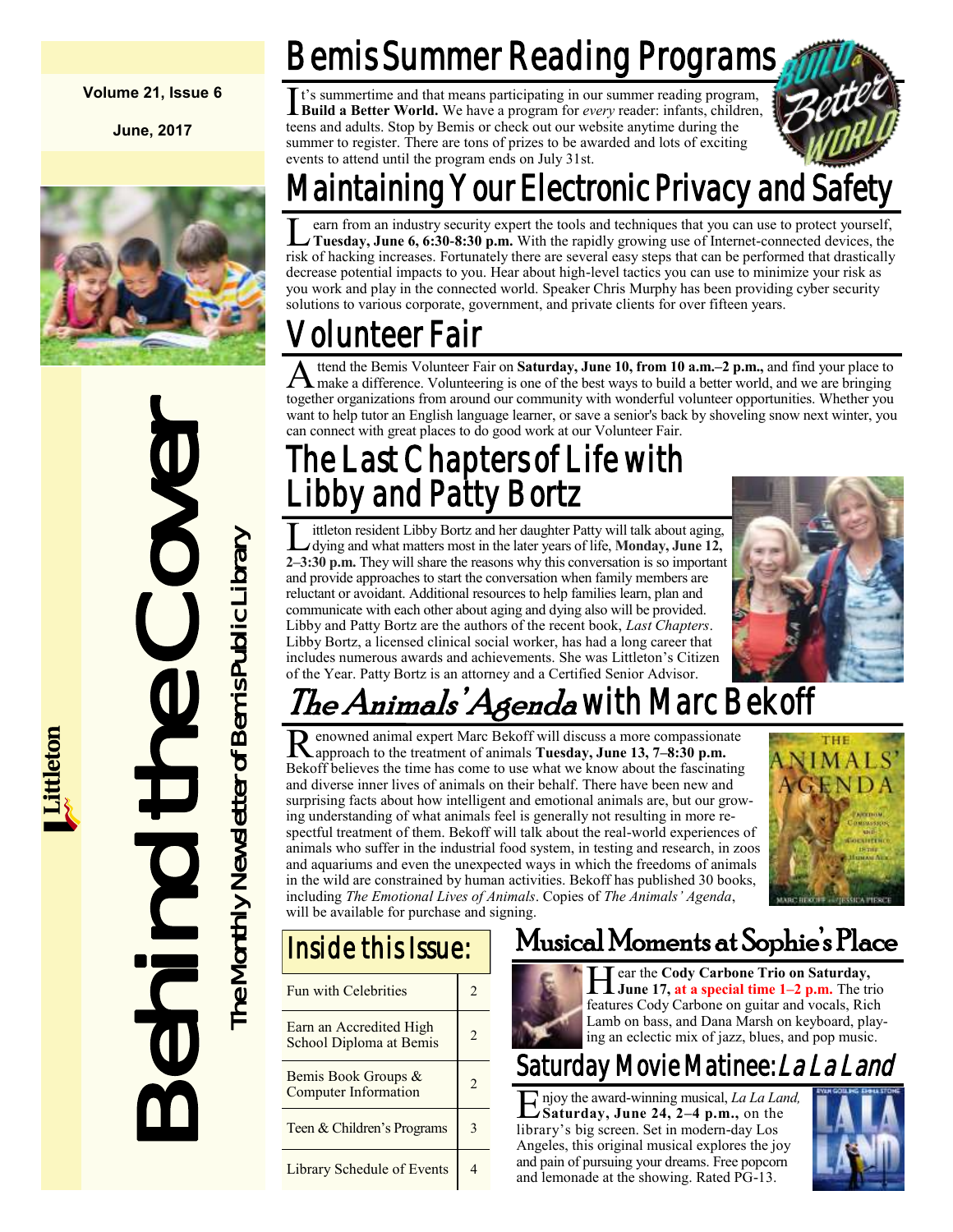## Fun with Celebrities

Master storyteller Max Donaldson will reveal little-known facts and foibles of famous and infamous celebrities in American history, **Monday, June 26, 2–3 p.m.** Frank Sinatra, John Wayne, Dean Martin, Marilyn Monroe, Bonnie & Clyde, Betsy Ross, and Joe Lewis are a few of the individuals that Donaldson will discuss. Donaldson is a showman and historian who played with Lawrence Welk and had his own show in Las Vegas.

### Earn an Accredited High School Diploma at Bemis

**C** areer Online High School (COHS) is an online high school diploma and career certification program funded by Bemis  $\angle$  diploma and career certification program funded by Bemis Public Library. Bemis will be awarding scholarships to qualified Littleton residents looking to earn an accredited high school diploma and credentialed career certificate through this new program. Littleton residents who have completed eighth grade and are 19 years-old or older are eligible to apply. In order to enroll, students



**Islabrity Escores** 

must have a Bemis library card and successfully pass an online self-assessment and prerequisite course. Following the successful completion of the course, applicants will be contacted by the library to schedule an in-person interview. Then, a determination will be made by the library's enrollment team regarding awarding scholarships. COHS, part of the world's first accredited, private online school district, is specifically designed to re-engage adults into the education system and prepare them for entry into post-secondary career education or the workforce. Learn more about COHS by visiting Bemis or [littletongov.org/bemiscohs.](http://www.littletongov.org/bemiscohs) For more information or questions, please contact Krysta Wiggins-Post at [bemiscohs@gmail.com.](mailto:bemiscohs@gmail.com)

## Get Your Crafting On ~ Crafts for Grownups



 $\overline{\text{D}}$ on't miss **Macramé-It's Knot Hard**, our crafts for grownups on **Sunday, June 18, 2–3:30 p.m.** We will provide a selection of materials and lessons on some of the basic knots. You will have a chance to create a unique piece of textile art. *These programs are for adults only. Space is limited; registration is required.* Please call 303-795-3961 to register, or register online at the library's events calendar at [www.littletongov.org.](https://www.littletongov.org/city-services/city-departments/bemis-library/library-events-calendar)

## Book Groups at Bemis

 $\bar{J}$  e have a variety of Book Groups that meet throughout the month. Choose a group that suits your interests and schedule. Then join us for some stimulating discussions.

- **Senior Book Club First Monday of each month at 2 p.m.**
	- **June 5:** *Dewey: The Small-town Library Cat* by Vicki Moran

Dewey, an abandoned kitten from the heartland, transforms a sleepy library, inspires a classic American town in Iowa, and captures the hearts of animal lovers everywhere.

- 
- **July 3:** *Working: People Talk About What They Do All Day and How They Feel About What They Do* by Studs Terkel

A compelling look at jobs and the people who do them. The book consists of over one hundred interviews conducted with everyone from gravediggers to studio heads. It provides a time-

less snapshot of people's feelings about their working lives, as well as a relevant and lasting look at how work fits into American life.

 **Monday Evening Book Group Third Monday of each month at 7 p.m. June 19:***A Tree Grows in Brooklyn*

by Betty Smith

This American classic about a young girl's coming-of-age at the turn of the century in Brooklyn is both a poignant and moving tale filled with compassion and cruelty, laughter and heartache.

**July 17:** *The Little Paris Bookshop*

by Nina George From his floating bookstore on the Seine, Jean Perdu selects the perfect book to heal whatever heartbreak afflicts his customers. The only person he can't seem to heal through literature is him-

self. He's still haunted by heartbreak after his great love disappeared. She left him with only a letter which he has never opened. Upon finally reading the letter, he departs for the south of France on a mission to make peace with his loss and move on with his life.

### Computers @ Bemis

B emis has 24 Internet access computers on the lower level of the library, plus another seven located in the Children's Room for use by our patrons in 5th grade and



younger. Also, wireless Internet access is available throughout the building for patrons with wireless-enabled devices.

 **Open Computer Lab - 9:30–11 a.m.** *Every* **Thursday morning.** *No registration required.* Get answers to your computer-related questions. Practice your computer skills and have a little one-on-one time with a computer class instructor. Bring your Kindle or Nook and receive individual help with using an *eBook device.*

## Food for Fines

B emis, in cooperation with Inter-Faith Community



Services, will be sponsoring a summer Food for Fines program **from June 1–15.** Simply bring in a non-perishable, unexpired food item and have a late book fine removed from your Bemis library record. This offer does not apply to lost books. Inter-Faith Community Services helps people living in western Arapahoe County and northern Douglas County as well as unincorporated areas of Arapahoe County.

#### Genre Addicts Book Club

E ach month, we will feature a different genre and meet to chat about titles and authors in that category. Pick a favorite book to re-read, or choose a new title to introduce to us. We will meet on the **second Wednesday of the month at 7–8 p.m. in Sophie's Place** to share our love of category fiction!

 **June 14: Romantic June** The course of true love may never run smoothly, but that's what makes a good love story so much fun to read. From the sweet first meeting to the inevitable misunderstanding, to the final reconciliation, we



all enjoy a tender (or steamy) story about the power of love. Whether you want the scandalous details of Regency London, or the gentle simplicity of an Amish community, love transcends all boundaries. Choose any romantic read this month. Then join us as we discuss what it is about love that we all love so much.

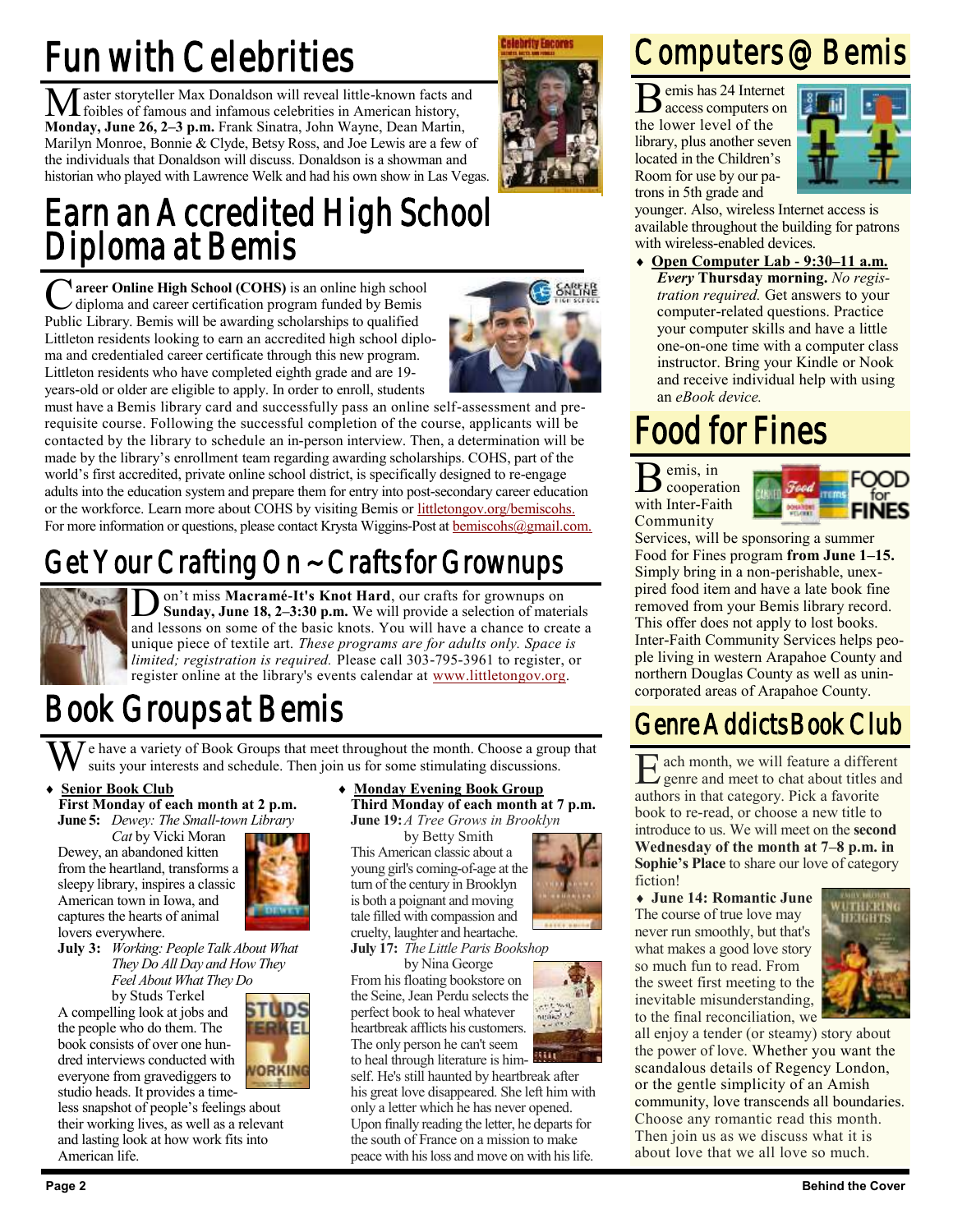

For more information, call teen librar<br>
Mark Decker at the library, 303-795<br>
or email him at <u>libmd@littletongov.org</u>. or more information, call teen librarian Mark Decker at the library, 303-795-3961,

#### **Teen Movies First Saturday of the month @ 2 p.m.** Free popcorn and lemonade!



**July 1:** *The LEGO Batman Movie,* PG

**Aug. 5:** *Kong: Skull Island,* PG-13

 **Virtual Reality Gaming Third Thursdays @ 3–4:30 p.m.** We've got the HTC Vive and the PSVR, plus a huge selection of games. Virtual reality games are for ages 12 & up only. **June 15:***Special Time* **11 a.m.–1 p.m. July 20:** *Special Time* **11 a.m.–1 p.m. Aug. 17: 3–4:30 p.m.**

 **Teen Advisory Group (TAG)** Fourth Friday of the month @ 3:30 p.m. **June 23:**Fall program planning **July 28:** Prep for laser tag event **Aug. 25:**Battle for the Best Teen Book planning

#### Teen Summer Reading

#### **Teen Summer Reading Program:**

*Build a Better World* Register online at [bemis.ent.sirsi.net.](https://bemis.ent.sirsi.net/client/en_US/default/?) Then pick up your reading log on the Teen Deck. Program runs through July 31. Be entered for prize drawings



every two weeks. Free book for completing the program.

\*To make a reservation for the following June programs, call the library at 303-795- 3961 or email teen librarian Mark at [mdecker@littletongov.org.](mailto:mdecker@littletongov.org)

- **Magic: The Gathering Conspiracy Draft Event\*—Thurs., June 1, 12–5 p.m.**
- The library just purchased a bunch of new Magic cards. Come in and booster draft (we'll show you all about drafting) from our cards and booster packs (you'll have to give them back afterwards!). Then play in some fourplayer games after building your deck. Whether you're an expert or just learning, we'll provide everything you need to play. Prizes will be awarded during the event.
- **Teen Movies—Saturday, June 3, 2 p.m.** *The Space Between Us*, PG-13
- **Dragon Sculpture\*—Thurs., June 8, 2–4 p.m.** Make a dragon sculpture out of air-dry clay. We will cover how to use a basic armature, air-dry clay, and paper craft for wings. After the dragon is built, we will then use

*Continued on Page 4*

# Children's Programs

## Build a Better World-Summer Reading 2

C hildren from birth through kids going into 5th grade in the fall may p up a Reading Record to track Summer Reading progress and collect hildren from birth through kids going into 5th grade in the fall may pick prizes along the way. Prizes include a free book and merchant certificates. **June Entertainers:—For families with children 3 years & up. Wednesdays at 2 p.m.**



- **June 7—Magic Library Show–**Chad Wonder, a Nickelodeon Entertainer of the Year, performs kid friendly magic featuring a talking book which illustrates why the library is such a magical place.
- **June 14—Bekah Smith, Circus & Comedy Show**
- A laugh-out-loud comedy show featuring juggling and unicycling acts will leave you baffled. **June 21—Kids' Concert with Eric Herman–**Eric will have you dancing from limb-tolimb, smiling from ear-to-ear and laughing from head-to-toe.
- **June 28—How to Catch a Mouse–**Can Zane King build a mousetrap using physics and balloons? He'll need a lot of help from the audience to make it happen.

**June School Age Programs\*:—For kids entering grades 1-5. Tuesdays at 1 p.m. & 2:30 p.m.** *Reservations required one week in advance.*

- **June 6—Build a Better Board Game–**Create a board game using your life as the inspiration. Each child will leave with a game as unique as they are.
- **June 13—Symmetry Imagery–**Explore the concept of SYMMETRY through art.
- **June 20—Gnome Homes & Fairy Houses–Construct dwellings for these elusive pixies.**
- **June 27—Got Straws? BUILD!–**Join us as we design a structure with straws.

### Drop-In and Build

C reate and construct with the materials provided such as<br>Legos, Duplos, Lincoln logs and foam blocks. Bring the Legos, Duplos, Lincoln logs and foam blocks. Bring the whole family and stop by the Children's Room anytime during our open build "construction" hours:

**Saturday, June 10, 2–4 p.m.**

 **Wednesday, June 21, 5:30–7:30 p.m.** For families with children 5th grade and younger.

### Busy Bodies at Bemis

J oin us on **Saturday, June 24, 11–11:30 a.m.,** for music, movement, games and fun as we move, groove and grow at the library. For children ages 2-6 and their caregivers.

#### ngoing Programs

#### **All Together Now Story Time**

**Monday at 9:30 & 10:30 a.m. and Wednesday at 4 p.m.** Thirty minutes of stories, songs and activities. Children of all ages are welcome, but children under the age of 3 *must* attend with an adult. *Optional extended playtime immediately following Monday sessions.*

- @your library
- **Story Box: Ages infant–36 months Tuesday at 10:30 a.m. and Wednesday & Friday at 9:30 a.m.** Thirty minutes of stories and songs for children and a caring adult to

introduce the joy of rhythm, rhyme & reading. *Optional extended playtime on the 2nd and 4th weeks of the month. Space is limited; free tickets available the morning of the session.*  **Bounce Along with Baby: Ages 0–24 months and their caregivers**



- **Wednesday 10:30 a.m.**
- Rhymes, songs, baby sign language, stories and fun. Siblings are welcome. **Preschool Story Time: Ages 3 and older. Thursday 10:30 a.m.**
- Thirty minutes of stories, songs and activities with a puppet show on June 8.
- **1st Start Art: Ages 3–5. Fall 2017 kindergarteners are welcome. Friday 10:30 a.m.** Painting, collage, drawing, stories…exploring art with a focus on children's illustrators. *Space is limited. Free tickets available one week in advance.*
- **Ready, Set, BUILD! Lego Club: For kids entering grades 1–5. Saturday June 3, 2 p.m. or 3 p.m.**
- You bring creativity and we'll provide Legos. *Registration begins one week in advance.* **Paws to Read: For kids entering grades 1–5. Saturday, June 10, 10 a.m.–12** Kids are able to practice reading to a furry friend. Call 303-795-3961 to register for a 20-minute spot. Presented by *Denver Pet Partners* and *The Delta Society.*